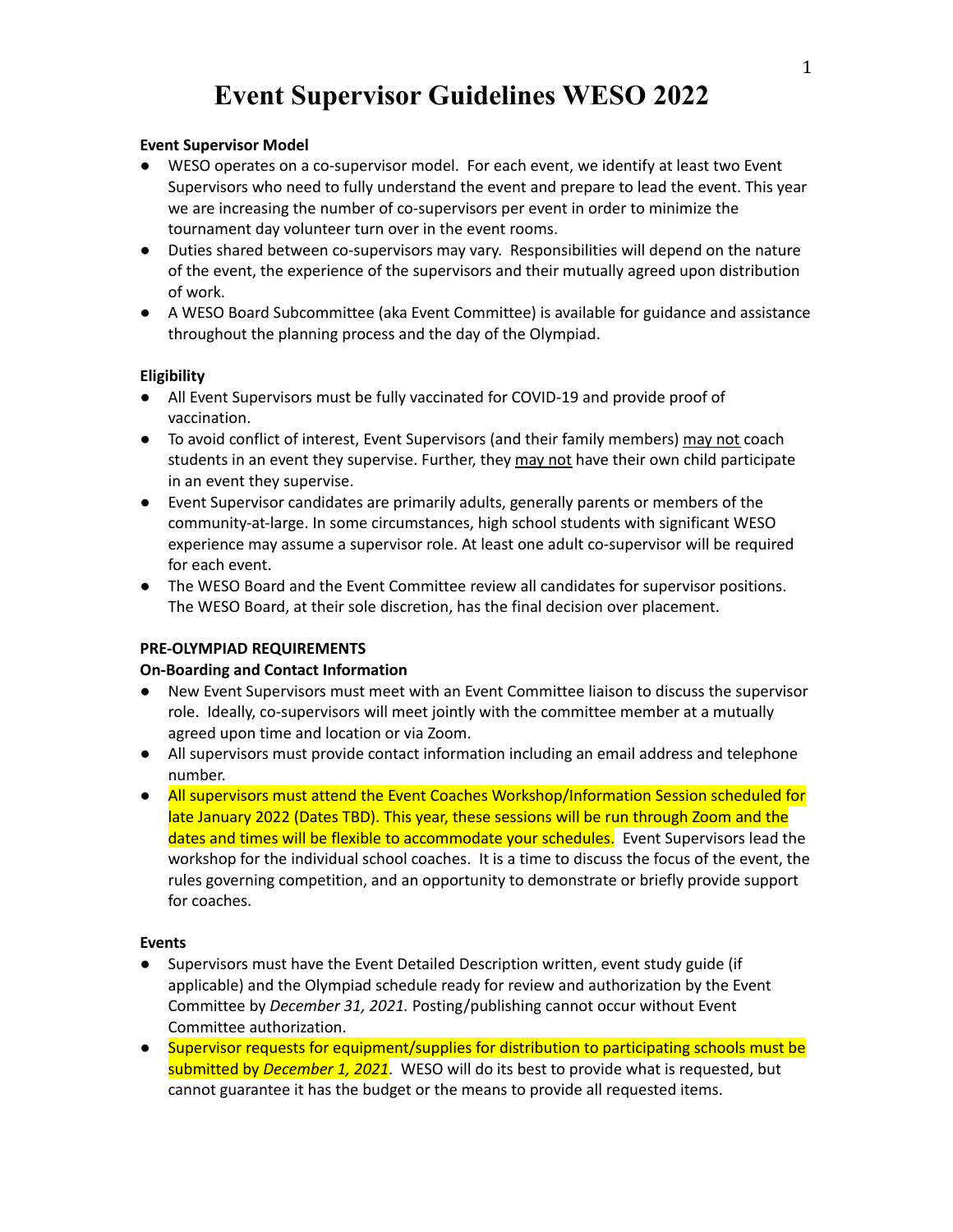- Event exams (where applicable) must be submitted to the Event Committee no later than *March 07, 2022*.
- For recurring events, the number of volunteers used to run past events will be shared. Report changes in volunteer requirements to the Event Committee by *March 07, 2022*. For new events, indicate volunteer needs by *March 07, 2022.*
- **●** If you have selected/recruited volunteers to work with you during the event, let the Event Committee know no later than *March 07, 2022*. These volunteers must be vaccinated for COVID-19.

# **Questions regarding Events**

- The WESO community is instructed to submit questions through the WESO website's Contact page. Requests regarding specific events are forwarded to Event Supervisor(s) for response. Submit supervisor responses to your Event Committee liaison for review and posting.
- Do not give your contact details out directly to school participants/coaches. If you receive a question directly from someone who knows you outside of WESO, please forward the question and your response to your Event Committee liaison.
- All questions and answers will be posted on the WESO blog so all schools have access to the information.

# **THE EVENING BEFORE THE OLYMPIAD (April 22, 2022)**

- Supervisors sign-in, retrieve their packet, and set up their event the evening before the Olympiad. Set up is 4:30-8:00 PM.
- After setting up your event, review the safety procedures located in your room for shelter and evacuation emergencies. If you cannot locate emergency procedures, contact an Event Committee member. It is the Event Supervisor's responsibility to share safety and emergency information with volunteers on the day of the Olympiad.

# **OLYMPIAD DAY REQUIREMENTS (April 23, 2022)**

# **Event Supervisor expectations/protocols**

- Wear your Supervisor T-shirt.
- Contact your Event Committee liaison when you arrive.
- If you have any last minute needs, contact your liaison or seek assistance in the Supervisor room.
- Food and beverages will be available in the Supervisor room throughout the day. These provisions are intended for Event Supervisors, Academic Check-In Leads and Volunteer Leads only. Do not send your event volunteers to the Supervisor room. If you have an assistant working with you all day, they are welcome to use this room. They should be wearing a Supervisor T-shirt to identify them.
- You will have volunteers assigned to help with the event. A new set of volunteers will be provided for each grade level event. Training is to be done by the Event Supervisors prior to the start of each grade's scheduled event time(s).
- A schedule will be provided to Event Supervisors and posted outside the door of the event room(s) with schools identified by time slot assigned.
- At the start of each time slot, track which schools have arrived, verify each student is at the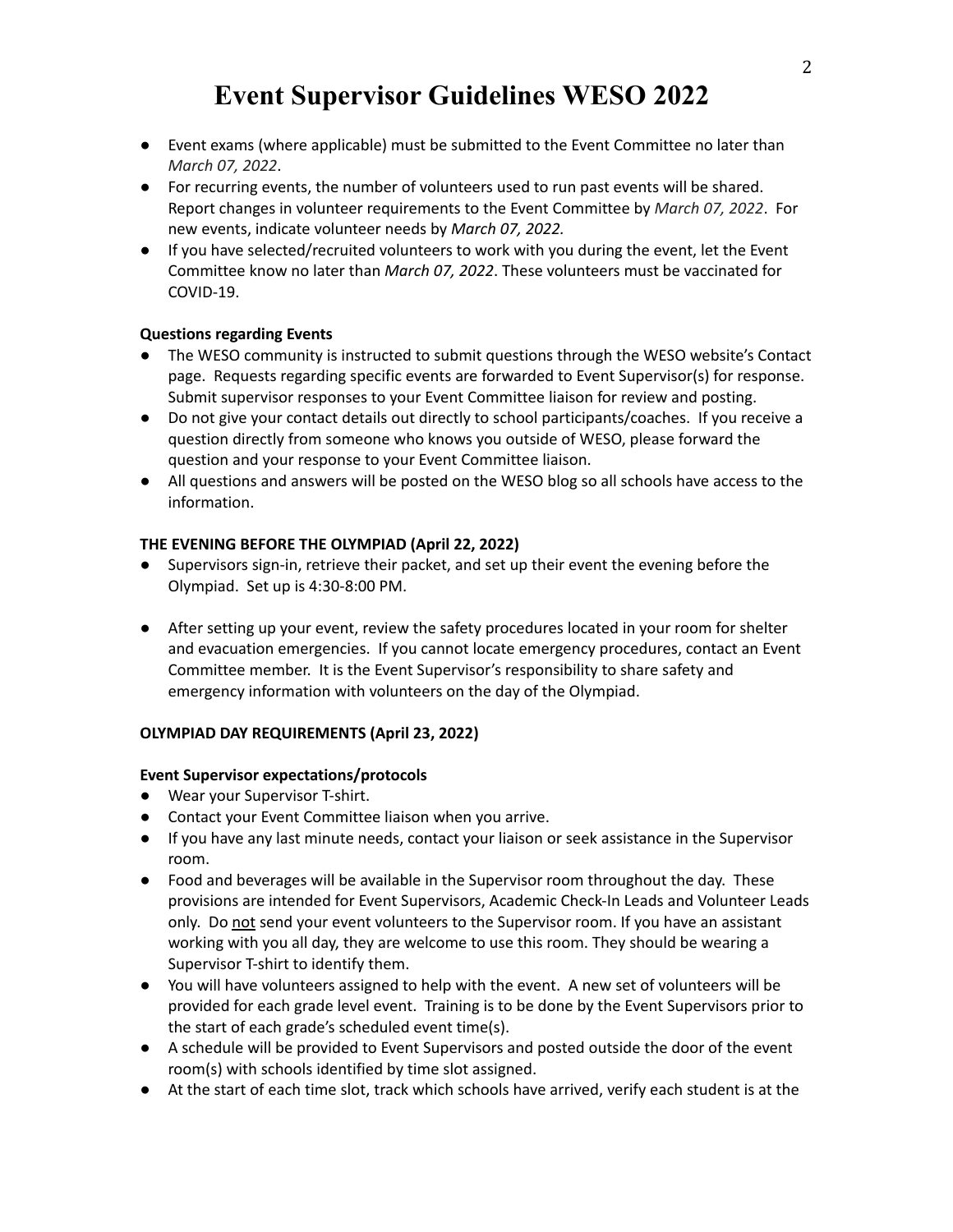correct event, at the correct time for their school and for the correct grade level. Verify (verbally) that each school's team is complete (i.e., they are not missing an expected team member). Note if a team is incomplete.

- Your event must stay on schedule all day. Your commitment this day will depend on the event, but could range from 4 to 12 hours.
- If there is a problem of any kind, contact/text a member of the Event Committee or WESO Board immediately using the phone numbers given to you on Friday at check-in. Along with this document will be a form to record the details of any incident. You are responsible for your event and we need your input before we reach out to a head coach.

### **Sportsmanlike Conduct**

The Supervisors are responsible for maintaining an atmosphere where all participants are treated fairly and are/feel safe throughout the competition. Supervisors are expected to handle infractions against the WESO code of conduct immediately and appropriately.

Olympiad Code of Conduct: Student participants are expected to compete in tournament events with an honest effort to follow the rules and the spirit of the competition. The goal of the competition is to give one's best effort while displaying honesty, integrity and sportsmanship. Students, coaches, parents and guests are expected to display courtesy and respect toward Olympiad officials, other teams and guests of the Olympiad. Failure to show honesty and/or courtesy by a participant, coach, parent or guest of the team may result in the disqualification of the team from the event, the entire tournament or future tournaments.

### **Event Scoring**

- Supervisors will provide ranking from 1- n, with n being last place. Ties for places 1-9 should be resolved with the use of tiebreakers. Ties for places 10 and higher are acceptable and do not need to be resolved.
- Tie-breaker questions or procedures must be in place for all events in advance. Time taken to complete the event may NOT be used as a tie-breaker.
- Supervisors will NOT provide results that are not readily observable to any student, individual or school. Test results will be kept confidential and only given to the Scoring Center.
- Instructions for transmitting scores will be provided. If you use your own laptop, it would be wise to bring along an Ethernet cable to directly connect, as well as any adapters you may need. There are technical issues due to Wi-Fi being spotty at places in the building.

### **POST-OLYMPIAD REQUIREMENTS**

### **Supervisors must provide an analysis of the event**

- What patterns existed in scoring? Did they meet your expectations?
- Were the scores bunched or spread out?
- Was there an idea or concept that most kids didn't understand? Did everyone ace it?
- Were tiebreakers required? Were the winners separated by a wide or narrow margin?
- How could the event be improved if used again?
- Analysis is due within one week of the end of the Olympiad. If appropriate, sample or actual questions from the exam, with answers, may be used to give examples of this